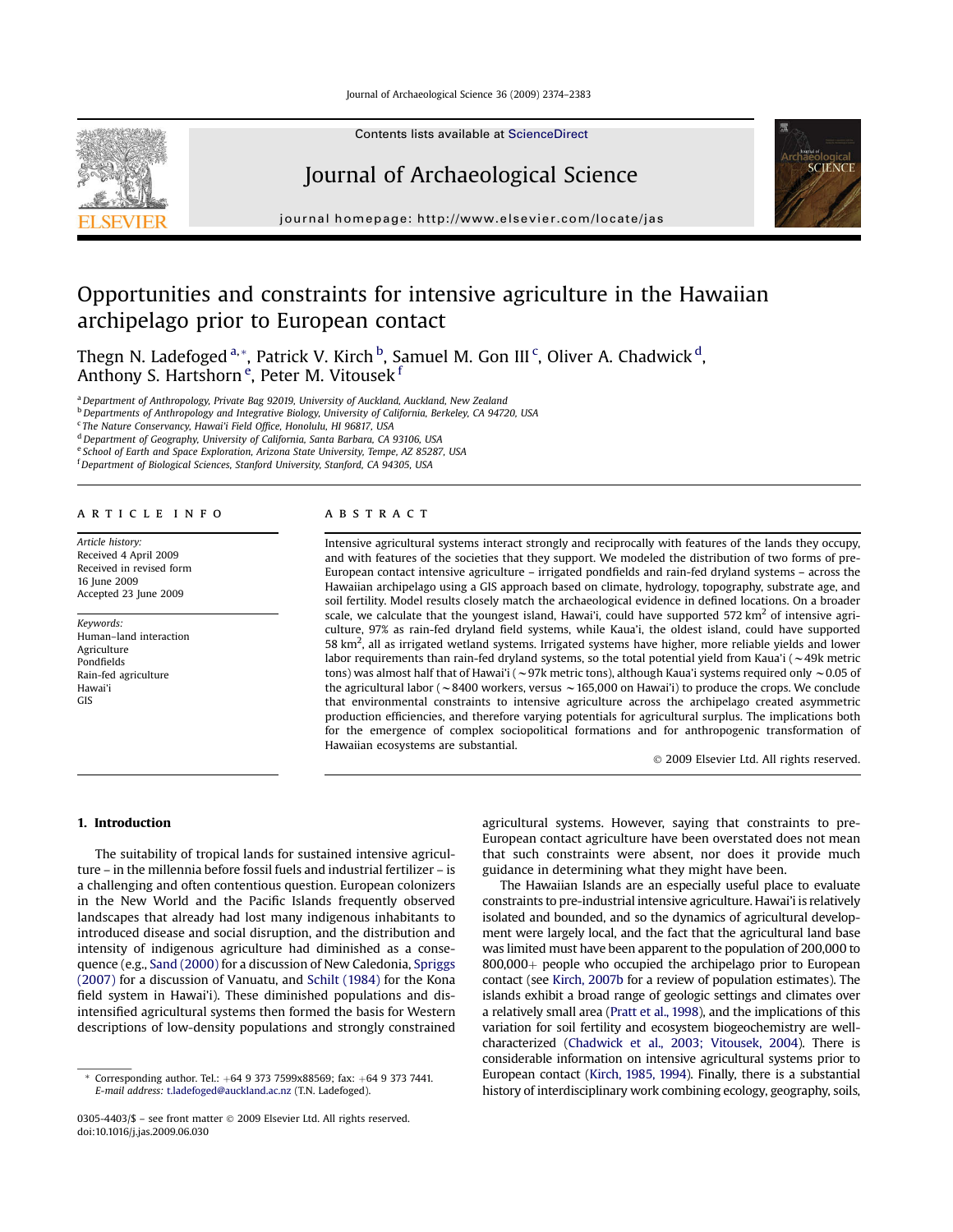culture, and archaeology in the study of indigenous agriculture (Kirch, 2007a; Kirch et al., 2004, 2007; Vitousek et al., 2004; Ladefoged et al., 2008) that provides an essential starting point for our analyses.

Indigenous Hawaiians were highly effective cultivators. Their Polynesian ancestors introduced a set of largely Southeast Asian derived tropical root, tuber, and tree crops, augmented by the introduction of the sweet potato (Ipomoea batatas) from the Americas. With this cultigen set, Hawaiians intensified and sustained agriculture by several distinctive pathways across the disparate environments of the archipelago. Most of these intensive systems fall into one of two major classes: irrigated wetland and rain-fed dryland systems (Handy, 1940; Handy and Handy, 1972; Kirch, 1994), although these classes were the endpoints of a continuum bracketing a variety of intermediate intensive techniques. The contrasts between irrigated wetland and rain-fed dryland agriculture – between wet and dry – have been suggested to have contributed to the complex political dynamics of Hawaiian societies, in the centuries before European contact (Kirch, 1994).

Earlier studies described the general distribution of intensive agricultural systems across the Hawaiian archipelago in qualitative terms (Newman, 1970; Earle, 1980; Kirch, 1994). These efforts, however, were hampered by incomplete ethnohistoric data (especially for the rain-fed systems), and by lack of archaeological survey data for large parts of the islands. Here we develop quantitative models for the distribution of intensive agricultural systems, based on the requirements of irrigated and rain-fed crops, and the measured and mapped environmental characteristics of the Hawaiian Islands. We assess the model results with detailed archaeological data from defined locations throughout the islands, and evaluate their implications for sociopolitical transformations in the Hawaiian Islands.

## 2. Hawaiian agriculture before European contact

Irrigated taro (Colocasia esculenta) pondfields in Hawai'i were highly productive systems capable of being operated over seemingly indefinite time spans (Allen, 1991; Earle, 1978; Kirch, 1977; Kirch and Kelly, 1975; McElroy, 2007; Palmer et al., 2009; Spriggs and Kirch, 1992). This type of agriculture was widely practiced throughout the Pacific (see Kirch and Lepofsky, 1993; Kuhlken, 2002 for reviews), although it was carried out on a larger scale in Hawai'i than elsewhere in Polynesia (Kirch, 1994). Irrigated pondfields represent a form of ''landesque capital'' intensification; initially substantial inputs of labor were required to build and maintain agricultural infrastructure (in this case stream diversions, irrigation ditches, and the pondfields themselves), but once that infrastructure was in place cultivation could yield very substantial surpluses over the requirements of agricultural labor (Brookfield, 1972, 1984; Blaikie and Brookfield, 1987).

Rain-fed dryland systems represented the other major terrestrial production system; they were based largely on sweet potato (Ipomoea batatas) and to a lesser extent dryland taro (Colocasia esculenta), yams (Dioscorea spp.), banana (Musa hybrids), sugar cane (Saccharum officinarum), and other crops. Again, these systems achieved a scale and scope in Hawai'i that was unmatched elsewhere in Polynesia (with the possible exception of New Zealand); in several places, they occupied contiguous areas of tens of square kilometers with a dense network of fields separated by earth and rock walls, and linked together with rock lined and paved trails. Most rain-fed systems were abandoned early in the 19th century, following the decimation of the Hawaiian population by introduced diseases. Hence, in contrast to the pondfield systems that continue to operate in valley localities into modern times (albeit in restricted scale), the rain-fed systems were no longer operating and were not described in detail during early ethnographic archipelago-wide

surveys of the early 20th century (Handy, 1940; Handy and Handy, 1972).

In addition, smaller systems were widespread in Hawai'i; examples include gardens, shifting cultivation, the cultivation of heavily mulched depressions within relatively young lava flows in the Puna district of the Island of Hawai'i (Ladefoged et al., 1987), and the cultivation of terraced (but not irrigated) areas within gulches on several islands (Kirch, 1977, 1985). However, the large intensive systems occupied the most suitable lands for agriculture, and it is clear that these were the systems whose dynamics were closely coupled to the complex, hierarchical polities of the late precontact period.

Archaeological investigations suggest an approximate chronology of the development of intensive agriculture across the archipelago. Given the higher yields and lower labor inputs of taro irrigation, it is not surprising that these systems developed earlier. Irrigation systems in the windward valleys of Moloka'i were in place by AD 1200 (McElroy, 2007; Kirch, 2002), and were extensively developed and organized on a ''supralocal level'' on O'ahu Island by AD 1400 (Allen, 1991, 1992), In contrast, the first evidence for rain-fed dryland cultivation does not appear until AD 1300, and systems with fixed fields developed mostly after AD 1400, and only reached highly intensified levels after AD 1650 (Allen, 2001; Kirch et al., 2005; McCoy, 2006; Ladefoged and Graves, 2008).

#### 3. GIS modeling of the distribution of agriculture

We developed models for irrigated and rain-fed systems in an iterative process based on the environmental requirements of the primary cultigens and the results of previous archaeological research. Variables and parameters were determined based on the literature and on observations, appraised, and then refined. For the rain-fed model we integrated the results of our extensive work in the leeward Kohala field system. The final results of the models were assessed by comparing the boundaries defined by the models to those depicted in detailed archeological studies. The boundaries depicted in these archaeological studies were not directly used in the formulation of the models, however, they did influence our notions about where the development of intensive agriculture was possible. The data from these studies therefore provide a relatively independent assessment of the accuracy of the models, although we acknowledge that there was interplay between the creation and testing of the models.

#### 3.1. Irrigated pondfields

The development of large systems of intensively cultivated taro requires consistent and plentiful surface water, large areas of arable soil with shallow slopes, and elevations low enough to yield warm temperatures and high insolation. While taro can be grown in dryland systems if rainfall is sufficient, it produces its highest yields under very wet or flooded conditions, as long as a steady flow across a pondfield can be sustained. The optimal hydrologic throughput has been estimated as 280,000 l/ha per day, referred to as the ''Hawaiian Legal Requirement'' (de la Pena, 1983). Taro requires an average daily temperature above 21 °C for normal production (Onwueme, 1999), making it essentially a lowland crop in Hawai'i. Our irrigated pondfield model is based on the geospatial intersection of five major variables: water source, elevation, slope, gravitational flow, and geomorphology.

### 3.1.1. Water source

Continuous perennial streams provided the primary source of water for pondfields, although springs and zones of groundwater emergence or stream re-emergence near the coastal zone also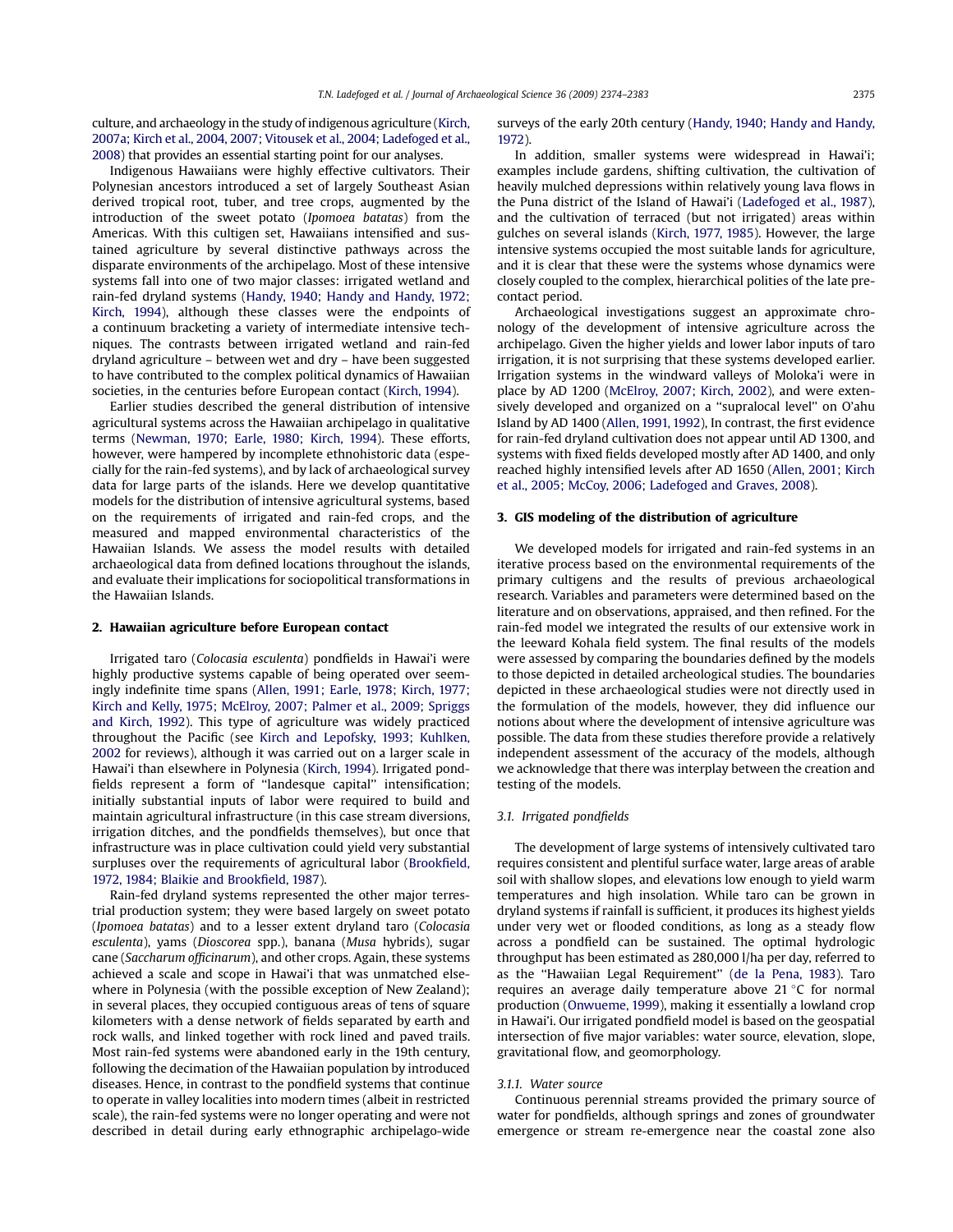supplied water. Model construction began with the Hawai'i Statewide GIS Program (http://www.state.hi.us/dbedt/gis/index.html) shapefile stream coverage (''darstreams.shp'') which classifies watercourses into a number of categories including ''perennial,'' "intermittent," and "non-perennial," reflecting decreasing amounts of water flow. Unfortunately, there are a number of coding errors in the GIS coverage, and some of the largest and most consistent streams in Hawai'i are erroneously classified as ''intermittent'' as opposed to ''perennial''. Our model thus starts with all the streams classified as ''perennial'' or ''intermittent''. From that set we selected only those streams with at least 1 km in length above the 1500 mm rainfall isohyet, which we considered the minimum to supply a stream with sufficient streamflow to provide a reliable water source to potential pondfields. We differentiated that set of streams into those that could supply water along their full course, and those that could only supply water along a portion of their length, distinguishing these based on whether a stream extended to the 3000 mm isohyet. We assumed streams that did not extend to the 3000 mm isohyet only received enough water to supply areas up to 5 km below the 2000 mm isohyet. The rainfall data comes from an isohyet GIS coverage ("rainfall\_n83.shp") available at the Hawai'i Statewide GIS Program website; this was used to interpolate a rainfall GIS raster coverage (100  $\times$  100 m resolution), from which we further interpolated a 500 mm isohyet coverage. The model assumes that all of the appropriate streams and stream segments could distribute water to areas extending up to 500 m from the stream.

#### 3.1.2. Elevation

Although rain-fed taro can be grown at higher elevations, it is most productively cultivated in areas with mean annual temperatures above 21 $\degree$ C, which corresponds to areas below 300 m. It is within this elevational zone that intensive wetland agriculture was most likely to occur. These areas were defined using a digital elevation model or DEM ( $10 \times 10$  m resolution) available at the US Department of Agriculture website.

#### 3.1.3. Slope

Taro pondfield systems typically have very gentle slope gradients that deviate only slightly from horizontal, allowing for both flooding and the continuous movement of water across the growing plants. The alluvial floodplains of valleys and extensive alluvial and colluvial coastal plains provide the most favorable conditions for such pondfields. Hawaiians also created pondfields by cut-and-fill stone-faced terracing on steeper slopes, such as the colluvial slopes that are found in many windward valleys, but the area of these was more limited. Based on archaeological survey data provided by McElroy (2007) and Earle (1980), we defined a slope threshold of  $\leq$ 10 degrees for large intensive taro pondfield systems.

#### 3.1.4. Gravitational flow

Even where there is sufficient water flow, proper elevational contexts, and suitable slopes, the detailed topography of riparian corridors can prevent water from reaching areas where pondfields could otherwise be developed. We modeled areas of potential pondfield development by calculating the difference in elevation between a point on the landscape (as defined by a  $10 \times 10$  m cell) and the elevation of the closest stream (again, as defined by a 10  $\times$  10 m cell). If the elevation of the stream was higher than the elevation of an adjacent locale then the locale was classified as a potential area for pondfields. In the model, water flows from this locale to other adjacent areas of lower elevation. Given the coarseness of our DEM, we found it necessary to decrease the elevation of surrounding areas by 7 m, otherwise streams generally appeared too entrenched to permit water dispersion onto adjoining land.

#### 3.1.5. Geomorphic setting

Intensive irrigated pondfields can only be constructed in a limited number of geomorphic settings. Soils must be malleable enough to be formed into pondfields and located in areas suitable for water manipulation and diversion. A series of Soil Survey Geographic (SSURGO) database layers were downloaded from the US Department of Agriculture website and combined. The coding in these layers specifies 36 categories for the variable ''geomdesc'' (geomorphic description). Seventeen of these categories were classified as being suitable for intensive irrigated agriculture, including ''alluvial fans'', ''flood plains'', ''alluvial flats'', ''alluvial plains", "gulches", "valleys", and "streams". The primary categories that we excluded were ''mountains'', ''mountain slopes'', and ''uplands''.

## 3.2. Rain-fed dryland systems

Sweet potato, rain-fed taro, and to a lesser extent yams were the staple crops of the intensive rain-fed dryland agricultural systems of pre-contact Hawai'i (Handy, 1940; Yen, 1974). Sweet potato tolerates cooler temperatures than irrigated taro, and so could be grown at higher elevations; it also tolerates – indeed requires – drier soils than irrigated or rain-fed taro. Long-sustained rain-fed systems also required relatively high levels of soil fertility. Accordingly, our rain-fed agriculture model is based on the intersection of GIS-derived rainfall and elevation, as well as proxy measures of soil fertility.

#### 3.2.1. Rainfall

Intensive rain-fed sweet potato production requires enough moisture for the plants to grow over a 3- to 9-month period. Optimum annual rainfall is 750–1000 mm, with 500 mm in the growing season being a minimum (Purseglove, 1968; Woolfe, 1992; Yen et al., 1972). The available state-wide rainfall data is annual precipitation isohyets, and we defined 750 mm/year rainfall as the lowest average rainfall at which the effort of building and maintaining an intensive rain-fed system was rewarded with good yields frequently enough to be worthwhile to the cultivators.

#### 3.2.2. Elevation

We use 900 m as the upper elevation boundary for intensive rain-fed systems; this corresponds to a mean annual temperature of  $\sim$  18 °C, which is similar to the boundary of intensive sweet potato cultivation in other regions of the world (Ngeve et al., 1992), although less intensive cultivation can occur at much higher elevations.

## 3.2.3. Soil fertility

Intensive rain-fed agriculture requires suitable soil fertility, which in Hawai'i can be characterized by base saturation above 25– 30% in the top 30 cm of soil (Vitousek et al., 2004); this value often occurs as a distinct threshold along gradients in rainfall (Chadwick et al., 2003). To derive spatial data on soil fertility we rely on data from >500 sites across the Hawaiian Islands that range in age from 0.3 to 4100 ky and in rainfall from 180 to  $>$  5000 mm/year. These samples indicate that base saturation is greatest on geologically young substrates; it decreases very rapidly with increasing age in wetter sites, but remains high for up to hundreds of thousands of years in drier sites.

Soil nutrient dynamics are also influenced by temperature; soil minerals weather more rapidly at high temperature than low, all else being equal (Dessert et al., 2003). Elevation provides an excellent proxy for temperature. However, the relationship between soil nutrient depletion and temperature is not linear, as younger substrates have had less time to be affected by higher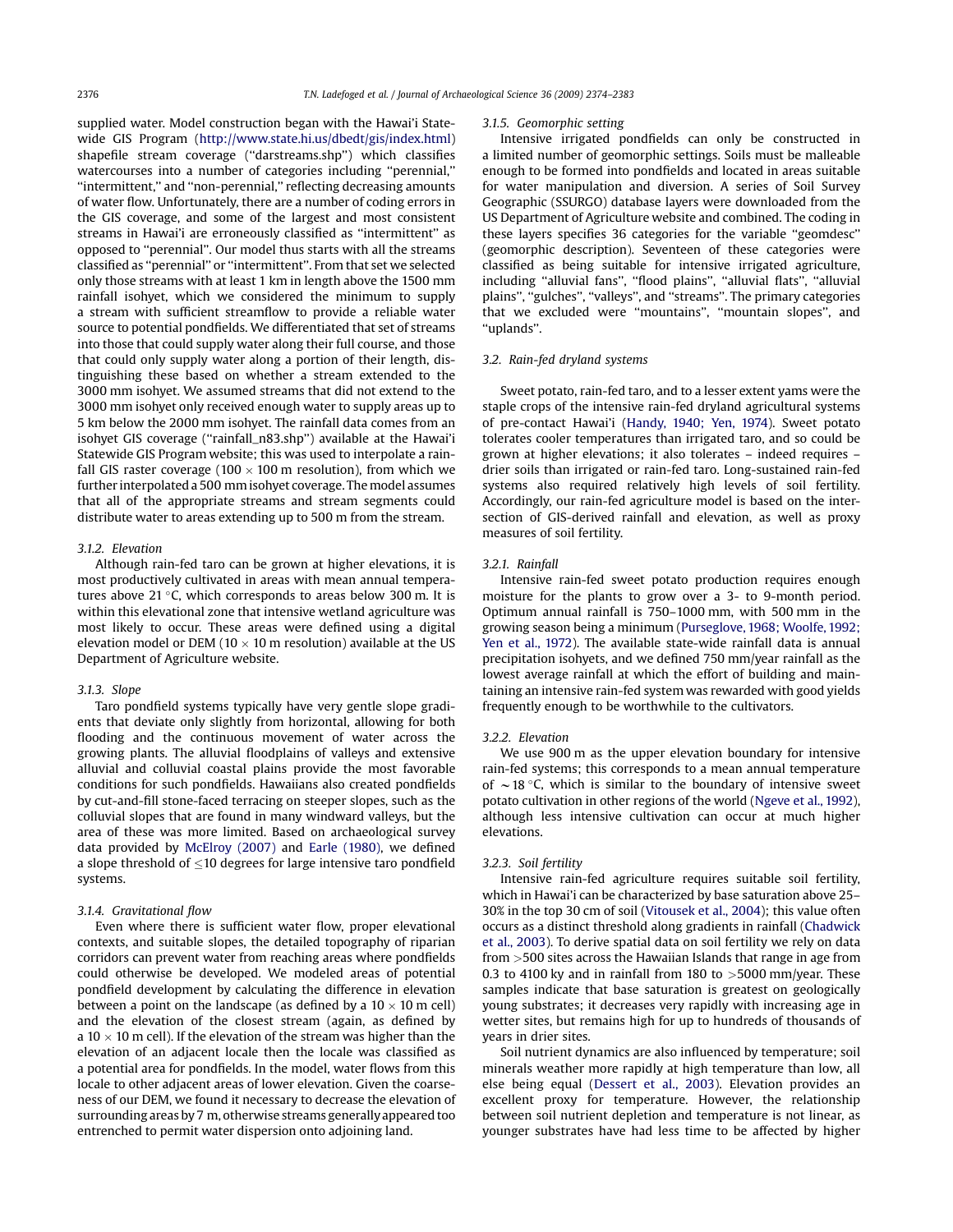temperatures than older substrates. We modeled the influences of rainfall, temperature and age of substrate on soil nutrient depletion by calculating a rainfall elevation index (REI) for every hectare of the archipelago (Table 1). We assumed that sites with substrates <4 ky had not accumulated sufficient soil for intensive rain-fed agricultural systems. We varied the REI at the soil fertility threshold from 2400 for 4–9 ky substrates, to 2300 (9–40 ky), to 2200 (40–175 ky), to 2000 (175–300 ky), to 1800 (300–500 ky), to 1300 (500–700 ky). Sites older than 700 ky were excluded because nutrient levels there typically are depleted below the minimum for intensive rain-fed agriculture by rainfalls greater than the 750 mm necessary to grow sweet potatoes (Vitousek et al., 2004).

We obtained substrate ages from the most recent digital geological map that divides the archipelago into  $\sim$ 9800 polygons (Sherrod et al., 2007; http://pubs.usgs.gov/of/2007/1089). In cases where polygons were missing ages or had inconsistent ages, we assigned ages that preserved expected stratigraphic or geographic patterns. For example, polygons labeled ''beach/dune deposits'' were assigned an age of 500 years, and polygons labeled ''older dune deposits'' were assigned 3000 years. Our model results are unlikely to have been affected by these age assignments for two reasons: only a small fraction of the total number of polygons required new age assignments, and our intervals for substrate ages are relatively broad.

## 4. Results

The spatial predictions of our irrigated model (Fig. 1) indicate that the potential distribution of pondfields varies as a function of island age and climate; the youngest volcanoes on Hawai'i Island (surface ages <5000 years) should support pondfields only in limited areas, while slightly older volcanoes with surface ages up to hundreds of thousands of years (Mauna Kea, Kohala, Haleakalā) should support pondfields only in a fringe on their windward northeast flanks, especially in the occasional deep valleys. Still older islands with extensive alluvial and colluvial plains, and streams that flow from high-rainfall mountain areas into leeward environments exhibit much greater potential for pondfield development; on these islands irrigation systems would have been both more extensive and more widely distributed into lower-rainfall leeward areas.

As with pondfield systems, our model for rain-fed systems predicts a spatial distribution pattern that varies as a function of climate and island age, although with a very different pattern (Fig. 1). The potential for rain-fed systems is greatest in leeward upland areas of the younger islands of the archipelago; as islands age, rain-fed agricultural potential increasingly is confined to unusually young (and so fertile) substrates in a matrix of older, less fertile – and so less suitable – sites.

#### Table 1

Geologic substrate ages and rainfall elevation indices used to calculate threshold values for soil fertility across the archipelago.

| Age range (years) of substrate | Rainfall ELEVATION INDEX equation                 |
|--------------------------------|---------------------------------------------------|
| 4000 and 8999                  | $REI = rainfall - (elevation - (0.2 \times 900))$ |
| 9000 and 39999                 | $REI = rainfall - (elevation - (0.4 \times 900))$ |
| 40000 and 174999               | $REI = rainfall - (elevation - (0.6 \times 900))$ |
| 175000 and 299999              | $REI = rainfall - (elevation - (0.8 \times 900))$ |
| 300000 and 499999              | $REI = rainfall - (elevation - (1.0 \times 900))$ |
| 500000 and 700000              | $REI = rainfall - (elevation - (1.2 \times 900))$ |
|                                |                                                   |

The value of 900 is the maximum elevation for intensive sweet potato cultivation, and serves as a scaling mechanism for the other two variables.

### 4.1. Assessing the predictive power of the models

We compared the results of our models with independent archaeological evidence for the spatial distribution of pre-contact Hawaiian agriculture. Detailed archaeological maps of the spatial distribution of intensive agricultural systems are sparse and spatially restricted in Hawai'i – but there are a few studies that provide the opportunity to assess the boundaries of intensive agriculture defined by our GIS models.

#### 4.1.1. Pondfield agricultural systems

There are three areas in the archipelago where the archaeological remains of irrigated pondfields have been mapped over substantial areas. For Kaua'i Island, Earle (1978:59) depicts the distribution of 28 ha of pondfields in Wainiha Valley. A scan of this map was georeferenced and 98.5% of the features depicted in the map coincide with areas defined by the wetland agriculture model (Fig. 2a). On Moloka'i two archaeological projects have mapped the distribution of pondfields. An early study by Kirch and Kelly (1975) surveyed 31.3 ha in lower Halawa Valley. A scan of their paper map was georeferenced according to the river course and coastline, which introduced some ambiguities into the comparison. Nevertheless, 78% of the distribution of the archaeological features mapped by Kirch and Kelly (1975:205) are in areas defined as high potential for wetland agriculture by the model (Fig. 2b). The model misses some terracing along the south side of the valley, as the slope values in that area are too high. It seems likely that the model removes some potentially suitable microtopographic areas due to the resolution of the DEM in the calculation of slope values. In Wailau Valley, 66% of the 20.5 ha of pondfields mapped by McElroy (2007:201) are in areas identified by the wetland model (Fig. 2c). The model did not identify areas mapped by McElroy to the north of a western tributary stream ('Eliali'i) coming into the valley, and areas in the southeast of the western arm of the main valley; these were identified in the model as having too steep slopes, as for Hālawa Valley.

In addition, the model predicts a high potential for wetland agriculture in all three areas in zones that are not depicted as containing archaeological features in the published sources. This is most marked in the cases of Wainiha and Wailau, where noncontiguous zones of production are depicted in the published maps. These semi-isolated production patches probably reflect survey sampling, not the true absence of archaeological features in between mapped zones of production.

Model results also can be compared to ethnographic and ethnohistorical accounts of agricultural production, and archaeological evidence other than detailed maps. These lines of data can provide an appreciation of the presence or absence of production in general areas. Overall, there is good agreement between the models and this distributional information. For Kaua'i and Maui, the results of the pondfield model coincide well with Handy's (1940:58–73; 103–109) description of wetland planting areas. On O'ahu there is good general fit between modeled and suggested pondfield distributions based on Kirch's (1994) synthesis of ethnohistorical data and limited archaeological work. Finally, on Hawai'i Island the model indicates that only the windward northeastern side of the island has any potential for irrigated agriculture, and this is supported by ethnohistorical accounts (Ellis, 1979:256, Bingham, 1847:379) and recent archaeological work (McCoy and Graves, under review).

There are, however, a number of discrepancies between the results of the pondfield model and the ethnohistoric, ethnographic, and archeological evidence. In an early archaeological survey, Bennett (1931) noted extensive pondfield terracing along the northwest Nāpali coast of Kaua'i, and our model may underestimate the extent of terracing in the area due to restriction of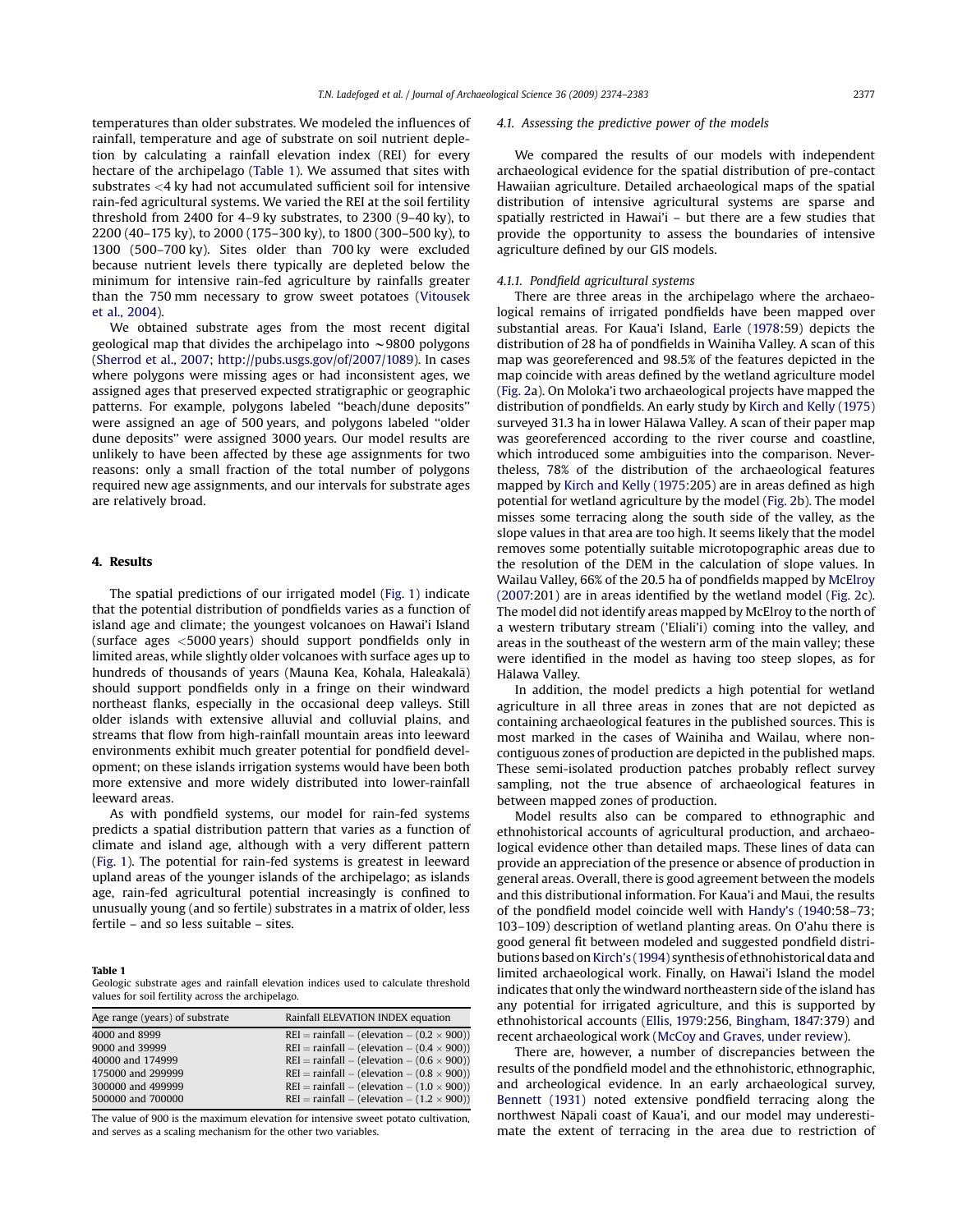

Fig. 1. Irrigated and rain-fed model results for the five major islands of the Hawaiian archipelago.

threshold slope to 10 degrees and to the coarseness of the DEM. On O'ahu, our model predicts intensive pondfields in the vicinity of the Wahiawa Plateau, but there is no evidence that they existed. We ! believe that historic era damming and diversions for plantation irrigation altered the topography and hydrology of this area, making it appear more suitable for pre-contact agriculture than in fact it was. On the southern leeward coast of Moloka'i our model predicts an area of high irrigation potential at the mouth of Kawela valley, but archaeological and ethnohistoric evidence (Weisler and Kirch, 1985:135–138) suggests seasonal flood-water irrigation, rather than permanent pondfields. The Kawela stream probably was mis-classified; it belongs in the ''non-perennial'' class in our dataset, with low potential for pondfield agriculture. The model identifies no potential for irrigated agriculture on the islands of Lāna'i or Kaho'olawe, because rainfall there is so low that no streams have headwaters in areas receiving more than 1500 mm of rain. Despite this, Handy (1940:103) notes that on Lāna'i "Wet taro was cultivated throughout ... (an) upper valley ... and in a small area midway up from the sea in  $\ldots$  (a) deep valley." The discrepancy might reflect sporadic use of areas in wet years, or to the existence of spring-fed systems that are not captured by the model.

#### 4.1.2. Rain-fed agricultural systems

The results of the rain-fed model can be assessed with data from two well-documented rain-fed field systems, the leeward Kohala field system on Hawaii Island (Rosendahl, 1972; Tomonari-Tuggle, n.d.; Tuggle and Tomonari-Tuggle, 1980; Newman, 1970; Ladefoged et al., 1996, 2003, 2008; Ladefoged and Graves, 2000, 2007, 2008 Meyer et al., 2007) and the Kalaupapa field system on Moloka'i (Kirch, 2002; McCoy, 2005, 2006; McCoy and Hartshorn, 2007). In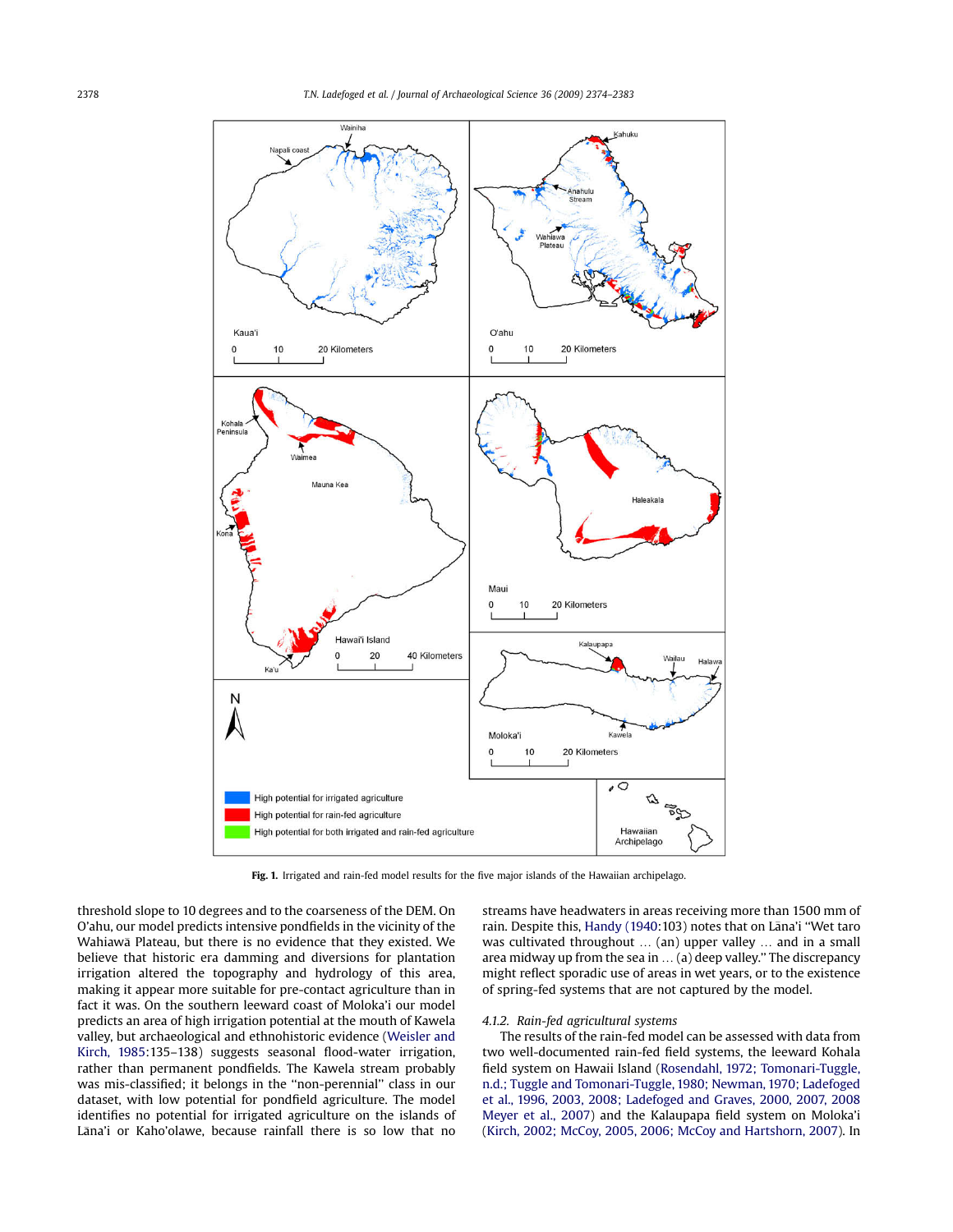

Fig. 2. The comparison of model results with archaeologically defined field systems. (A) Wainiha; (B) Halawa; (C) Wailau; (D) leeward Kohala; (E) Kalaupapa.

leeward Kohala, nearly 90% of the mapped distribution falls within the modeled intensive rain-fed agriculture area (Fig. 2d). The model captures the fact that the system occupies a belt that diagonally slopes from near the coastline to 300 m elevation in the north, to 600–900 m in the south. It also captures the shift from younger Hāwī Volcanics lava in the southern portion of the field system to older Pololū Volcanics in the north - perhaps too starkly, in that the one area of the field system not captured by the model is on the wet, upper elevation edge of the Pololū Volcanics. In practice, cinder cones deposited Hāwī-age tephra on portions of the Pololū substrate. The model and known distribution of the leeward Kohala field system are less coherent on the northern and southern margins of the field system, with the model predicting a higher elevation extension of the field system south of the region where extensive agricultural features are observed, and a larger extent of the system on the northern margin as well. The southern margin of the system abuts on a rough flow of 'a'a lava with relatively little soil; in practice, agricultural features are observed in swales on this flow, but not across its whole surface. In the northern region, the field system may in fact have been larger than it has been mapped; the effects of modern plantation agriculture make it difficult to pin down this boundary with any certainty.

On Moloka'i the only area the model identifies as having potential for intensive rain-fed agriculture is on the Kalaupapa Peninsula, an area of late-stage volcanic rejuvenation dating to  $\sim$  300 ky (Sherrod et al., 2007). Archaeological survey and excavations in Kalaupapa have firmly established the existence of an intensive field system covering much of the peninsula that began to develop as early as AD 1400 (Kirch, 2002; McCoy, 2005, 2006; McCoy and Hartshorn, 2007), with intensification continuing into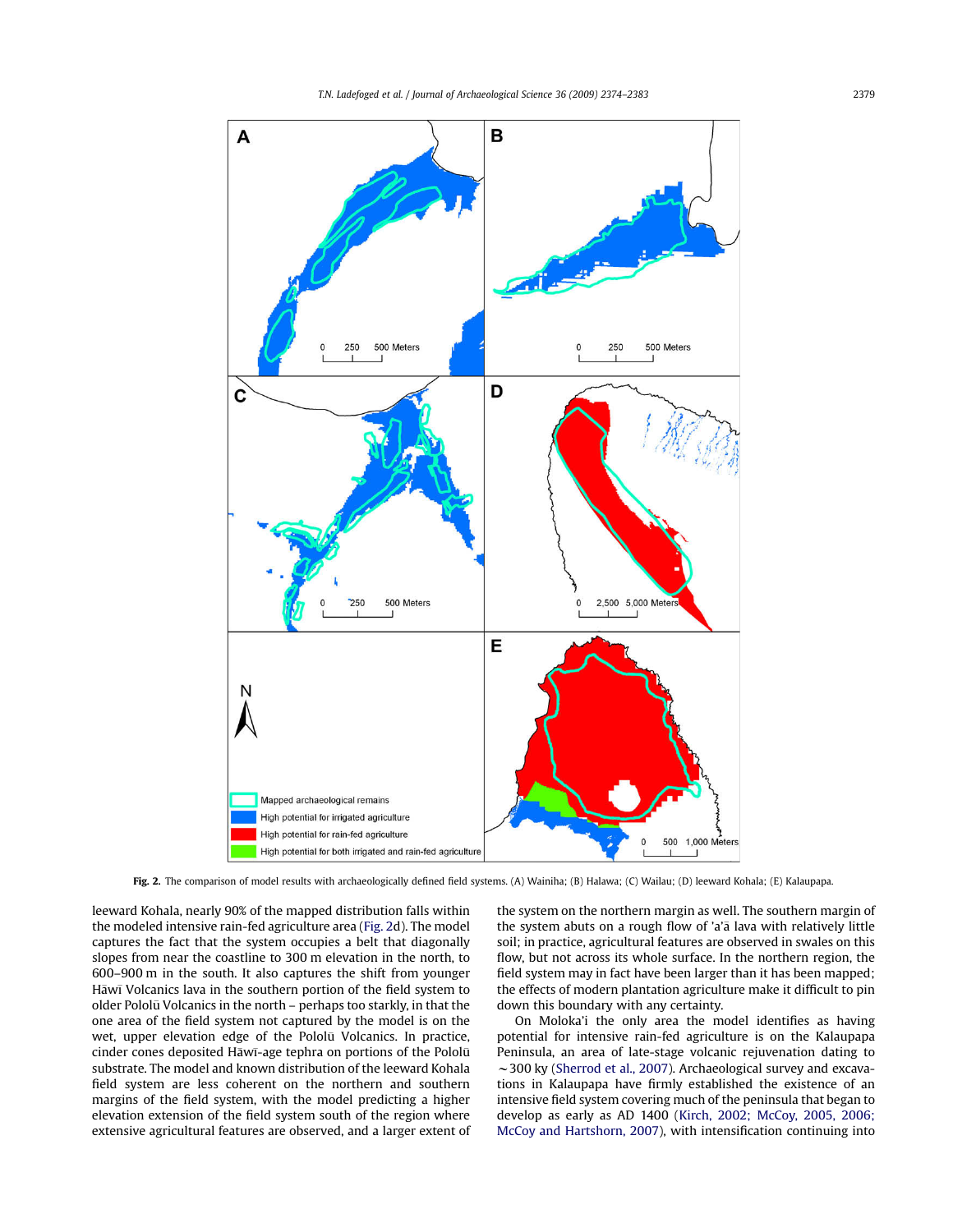the historic era (Handy, 1940:158; Ladefoged, 1993). Over 99% of the area depicted by McCoy (2006:104) as containing remnants of the field system fall within the modeled distribution of intensive rainfed agriculture (Fig. 2e); most of the area in which the model identifies a potential for intensive rain-fed agriculture but no field evidence has been located is in a coastal fringe around the peninsula. Sea spray may be a constraint to intensive rain-fed agriculture that is not represented in the model, as sweet potato is sensitive to saline conditions (Woolfe, 1992).

Additional ethnographic, ethnohistoric, and limited archaeological data can be used to assess the results of the rain-fed model. In Kona, Hawai'i Island, the model suggests intensive agriculture could have been practiced over a more extensive but less continuous area than where generalized maps locate rain-fed systems (Newman, 1970; Kirch, 1985; Allen, 2004); the model identifies lava flows that were too young to support intensive agriculture and kīpuka (patches of older substrate surrounded by younger flows) in which intensive agriculture would have been feasible. In south Ka'ū district there is overlap between the area of rain-fed agriculture predicted by the model and generalized maps of field system distributions (Newman, 1970; Kirch, 1985; Allen, 2004); however, much of this area has been altered by modern plantation agriculture, and it is difficult to evaluate any discrepancies. For Maui, the model predicts four major zones of high potential for rain-fed field systems, and the presence of rain-fed agriculture in these areas is confirmed by Handy (1940) and extensive archaeological survey in the southern zone (Coil, 2004; Coil and Kirch, 2005; Dixon et al., 1999; Kirch et al., 2004; Hartshorn et al., 2006). In particular, recent fieldwork on the young lavas making up the Kaupo fan emanating from Haleakala Volcano have confirmed the presence of a substantial field system (Kirch et al., 2009). In southeast O'ahu the model predicts high rain-fed farming potential corresponding to areas underlain by late rejuvenation phase lavas and pyroclastics, and Handy (1940:156) refers to some of these areas as ''the most favorable locality on O'ahu for sweet potato cultivation''. Neither model predictions nor ethnographic or ethnohistorical accounts suggest the presence of large rain-fed systems on the island of Kaua'i, the oldest of the large high islands.

There are a number of discrepancies between the rain-fed model and available evidence. On Hawai'i Island the modeled distribution of the Waimea Field System is much larger and displaced well to the east of mapped agricultural areas (Burtchard and Tomonari-Tuggle, 2004). Unlike most rain-fed systems, portions of Waimea Field System are known to have been irrigated (not flooded), likely explaining its distribution well below the 750 mm/ year rainfall isohyet that typically bounds rain-fed systems. Furthermore, there is a large modeled zone extending southeast from Waimea into the Hāmākua District at relatively high elevation, with another zone along the Hāmākua coast. The archaeological evidence for or against agriculture in these areas is minimal; modern sugarcane plantations occupied most of this land, and might have destroyed most traces of pre-contact agriculture. No areas on Lāna'i or Kaho'olawe are identified by the model as being able to support intensive rain-fed agriculture. This result is inconsistent with descriptions of widespread sweet potato cultivation (Handy 1940:158–159), and may be attributed to a distinction between small mulched gardens and the development of an intensive agricultural system – or the rain-fed model may not capture the potential for dryland cultivation of young colluvial and alluvial substrates. On O'ahu the steep slopes of tuff cones on eastern O'ahu and lithified dunes in the northern Kahuku region are predicted as having high potential for rain-fed farming; no evidence for rain-fed systems exists in these areas, and their agricultural potential is questionable. The lithified dunes are calcareous paleodune deposits of Holocene and Pleistocene age (Sherrod et al.,

2007), not the volcanic substrates on which our model is based; these dunes have very low nutrient supply and we doubt that they were ever intensively cultivated.

## 5. Discussion

The reasonably good correspondence between a number of detailed archaeological studies and the model results suggest that the variables and parameters of the models identify zones with high potential for intensive agriculture reasonably accurately. There are, however, some discrepancies between the model results and empirical observations (ethnographic, ethnohistorical, and archaeological) of the distribution of agriculture. These discrepancies are difficult to evaluate. In some instances they may reflect erroneous parameters or variables of the models. In other cases, areas of intensive agriculture outside zones identified by the model could represent Hawaiians extending agricultural development beyond optimal zones of intensive production. The areas of terracing on steep slopes in Wailau Valley (Moloka'i) could be locations where social pressures to extend intensive agriculture were being exerted. Conversely, there are areas identified by the model as having a high potential for intensive agriculture where there is little surface evidence of such activities. These could be the result of recent historic disturbance, or perhaps could represent potential agricultural lands that were only partially developed by Hawaiian farmers. One of these zones is the large area that runs from Waimea to Hāmākua on the island of Hawai'i, extending along the windward coast. The inland portions of this zone extend upwards of 16 km from the coast, and as noted by Ladefoged and Graves (2000) travel distance to coastal settlements was likely a significant factor in decisions about intensifying production. This zone in Hāmākua may be an example of an area where further expansion and intensification were possible, but not actualized. This possibility should encourage additional field work to determine if traces of rain-fed Hawaiian agriculture are present in the area, and if the soils are indeed as fertile as the model suggests.

Assuming that all suitable areas were in fact cultivated at the end of the pre-contact era (i.e., the period of maximum population density), this analysis implies that production capacities differed strikingly across the archipelago (Table 2). Almost 557  $km<sup>2</sup>$  of Hawai'i Island could have supported intensified rain-fed agriculture, with an additional 14  $km^2$  of irrigated production. Productive land on Maui was only ca. 30% of Hawai'i Island, but 26  $km<sup>2</sup>$  of Maui could have supported pondfield systems. In comparison, O'ahu had ca. 21% of the intensive agricultural land of Hawai'i Island, but most of this would have been in pondfield agriculture, and Kaua'i had 10% of the productive land of Hawai'i Island, all of it being irrigated. Moloka'i had the smallest area of productive land, with a fairly even split between the wet and dry modes. According to the models, Lāna'i and Kaho'olawe lacked areas capable of supporting either intensive wet or dry agricultural systems. This would suggest that agricultural systems on these two leeward islands were probably based on either swidden practices or (more likely) carefully mulched garden-scale plots.

The total tonnage of crops that could have been grown within intensive systems on each island is also estimated in Table 2. Traditional taro pondfield yields in Oceanic agricultural systems can reach 25 (even 50) metric tons (mt)/ha per year wet weight (Spriggs, 1981, 1984), and we assigned a production value of 25 mt/ ha per year to the model wetland agriculture areas. Rain-fed system yields in Oceania, by contrast, range from 5 to 15 mt/ha per year (Kirch 1994; Massal and Barrau 1956), and we assigned them a production value of 5 mt/ha per year. These yield estimates are reported as wet weight; dry weight conversions for taro (0.34) and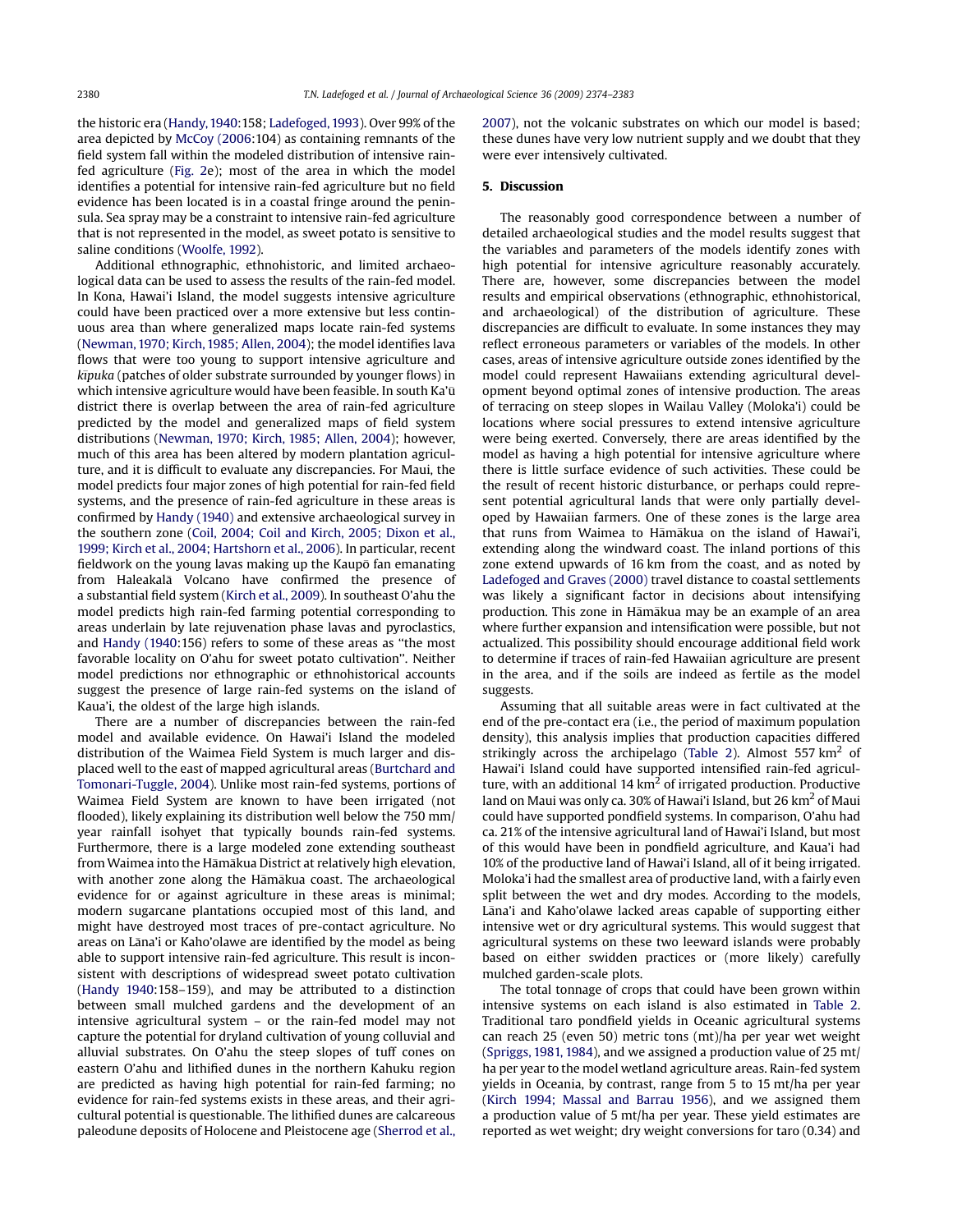| Table 2                                                       |                         |                                   | Predicted areal distributions of wetland and rain-fed field systems and              |                                                                                            |                                          | estimated yields and labor costs across the Hawaiian archipelago.                                                                                                                                                                                                                                                                                           |                        |                                          |                                       |                                 |                                            |                          |
|---------------------------------------------------------------|-------------------------|-----------------------------------|--------------------------------------------------------------------------------------|--------------------------------------------------------------------------------------------|------------------------------------------|-------------------------------------------------------------------------------------------------------------------------------------------------------------------------------------------------------------------------------------------------------------------------------------------------------------------------------------------------------------|------------------------|------------------------------------------|---------------------------------------|---------------------------------|--------------------------------------------|--------------------------|
| Island                                                        | agriculture<br>$km2$ )  | agriculture<br>(km <sup>2</sup> ) | High potential High potential High potential Total<br>agriculture<br>$\text{km}^2$ ) | mt/ha per year<br>and rain-fed area (km <sup>2</sup> ) tons (wet weight,<br>assuming<br>25 | (dry weight)<br>tons                     | Irrigated agriculture Irrigated agriculture Rain-fed agriculture Rain-fed agriculture Total annual Annual irrigated Annual<br>wet weight, assuming tons (dry weight) tons of food input<br>or irrigated for rain-fed for irrigated agriculture production, metric production, metric production, metric tons production, metric metric<br>5 mt/ha per year) |                        | (dry weight)                             | agriculture labor rain-fed            | agriculture<br>input            | Total annual Average<br>labor input annual | production<br>oer worker |
| lawai'i 14.37<br>Molokai 8.75<br>Maui<br>Kauai<br><b>Oahu</b> | 25.74<br>57.62<br>83.31 | 556.56<br>139.36<br>34.06<br>7.49 | 0.98<br>.45                                                                          | 216329<br>144043<br>22764<br>38383<br>70483                                                | 13050<br>23964<br>7740<br>73552<br>48975 | 278278<br>69678<br>3743<br>17029                                                                                                                                                                                                                                                                                                                            | 83483<br>20904<br>5109 | 44868<br>8863<br>78660<br>96534<br>48975 | 12619<br>4112<br>1328<br>2239<br>8403 | 162329<br>40646<br>2183<br>9933 | 164568<br>44757<br>3511<br>22553<br>3403   |                          |

sweet potato (0.30) (Baes et al., 1984; Huang et al., 2006) lead to dry weight yields of 8.5 mt/ha for irrigated taro and 1.5 mt/ha for rain-fed sweet potato. We believe these values approximate what could have on spatial and temporal average been achieved by experienced farmers. We assumed that in areas where either wetland or rain-fed systems could be developed, Hawaiian farmers would have chosen to develop irrigated pondfields (an assumption that does not greatly affect the results). Given these assumptions, Hawai'i Island had the highest potential annual productivity within the archipelago, with a total of 96,500 mt (dry weight). Kaua'i had 10% of the intensive agricultural land of Hawai'i Island, but because all of it was relatively productive irrigated agriculture, it produced more than half as much food.

The contrast in labor requirements between irrigated and rain-fed agricultural systems is even more striking. Yen's ethnographic study of Anuta (1973), a traditional Polynesian intensive rain-fed system, suggests rain-fed agriculture requires approximately 7000 person hours/ha per year or 875 work days/ha per year (assuming an 8 hour workday) of input. This equates to the annual labor of 2.9 workers per hectare, assuming that 300 days a year were devoted to subsistence activities. In contrast, irrigated agriculture requires about half of that labor (Spriggs,1984), or 437.5 work days/ha per year; the equivalent of an annual labor input of 1.45 workers per hectare, assuming 300 days a year of subsistence activities. On Hawai'i Island, the ca. 83,500 mt of rain-fed crops would have required an annual labor input of ca. 162,000 workers, and the 13,000 mt of wetland crops would have required an annual labor input of ca. 2200 workers (see Table 2), yielding an overall average of ca. 0.6 mt per agricultural worker per year. In stark contrast, on Kaua'i the estimated 49,000 mt of food would have required an annual labor input of 8400 workers, with average production of ca. 5.8 mt per agricultural worker per year. O'ahu is closer to Kaua'i in terms of its production regime, whereas Maui is closer to Hawai'i Island.

Under these assumptions the rain-fed system could produce  $\sim$  5640 kcal of yield per agricultural worker per day (assuming a caloric content of  $4$  kcal/g) – enough to sustain farmers and their dependents, with some surplus. The potential surplus over agricultural labor was far greater in irrigated systems – and for the Islands of Kaua'i and O'ahu, whose production systems were based largely on irrigation. An average agricultural worker could produce  $\sim$  10 times more crop yield on Kaua'i than could workers on Hawai'i Island. For other areas of the Pacific, Spriggs (1981) notes that when additional labor is required for agricultural production, women often work in the fields. This seems to have been the case in Hawai'i. According to the 19th century Hawaiian scholar Kamakau (1961:239), on Kaua'i, O'ahu, and Moloka'i agricultural activities were restricted to men, but on the islands of Maui and Hawai'i Island where rain-fed systems dominated, women also worked in the fields. Even though the restriction of agricultural labor to men meant that producers on O'ahu and Kaua'i had more dependents, the elites on these older islands would have found it far easier to acquire surpluses to support their own subsistence needs and rituals, and to support retainers, craft specialists, and warriors.

In addition to greater labor costs, communities reliant on rainfed agriculture would presumably have been more vulnerable to environmental perturbations, particularly droughts (Allen, 2004; Ladefoged and Graves, 2000; Ladefoged et al., 2008; Lee et al., 2006). During drought, farmers in rain-fed systems could offset some consequences by increasing labor inputs, but what labor can accomplish if drought persists is limited. We expect the hardest hit areas during a drought would have been those receiving close to 750 mm of annual rainfall, the minimum needed to sustain intensive rain-fed production. Drier areas also tend to have greater annual variability in rainfall, which would constrain crop production by rain-fed farmers more often than for farmers in the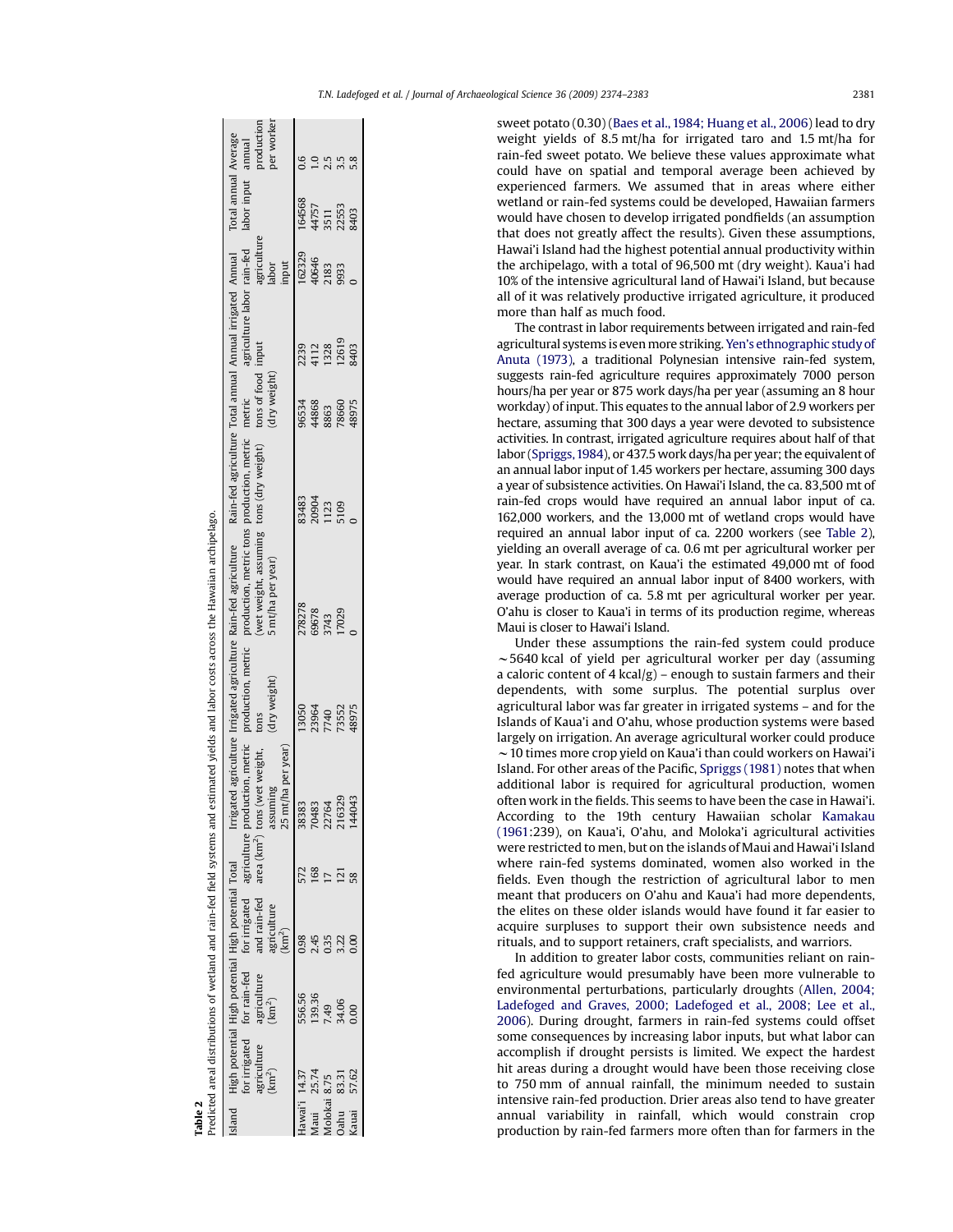wetter windward sides of the islands. Moreover, at least in windward areas there is more water in irrigated systems – even during droughts – than in the rain-fed systems; reducing rainfall by half in an irrigated system (e.g., from 3000 mm to 1500 mm annual rainfall) does not affect production to nearly the same extent as reducing rainfall by half in a rain-fed system (e.g., from 800 mm to 400 mm annual rainfall – well within the historic range). Wetland agriculture further has the advantage in that its main crop, taro, can also be grown as a rain-fed crop.

Large contrasts in both the potential surplus production and the vulnerability of that production to climate perturbations in rain-fed versus irrigated agriculture would have influenced interactions between societies based on these contrasting modes of production, both within islands and among islands dominated by one system or the other. These contrasts could have fostered the development of trade between irrigated and wetland systems, and ultimately supported the social-political integration of Hawaiian societies – particularly within islands that contained both rain-fed and irrigated systems. Alternatively, the dependence of Hawai'i Island and to a lesser extent Maui on rain-fed production meant that prior to European contact, these islands had a combination of large populations, relatively small surpluses, and vulnerability of yields to perturbations. It is reasonable to speculate that pressures to maintain surplus production in rainfed, drought-prone agricultural areas could have impelled the elites who controlled these islands towards marriage alliances (Cachola Abad, 2000) with elites based in areas with more stable agroecosystems, and towards conquest of other territories or islands (Kirch, 1994). The predatory aspirations of prehistoric leeward polities on both Maui and Hawai'i Island towards windward localities and towards the older northwestern islands are well documented in Hawaiian oral traditions (Kamakau, 1961; Cachola Abad, 2000), and the early post-contact conquest of the Maui and O'ahu kingdoms by Hawai'i Island's Kamehameha I may represent a case in point.

Of course these estimates of land, labor, and yields are very approximate, For example, not all of the suitable land in any given area would have been farmed each year, with intensive rain-fed areas incorporating a short-fallow rotation. Furthermore, sweet potato in particular would not have required or rewarded intensive labor inputs for the entire year. On the other hand, additional major sources of food and associated demands for labor – gardens, swidden, fishing, aquaculture – are not included in this accounting. Nonetheless, we believe that the differences among production systems and among islands are robust enough to allow reasonable quantitatively-based comparisons of their implications for the generation of surpluses over agricultural labor and interactions between islands with differing agricultural bases.

Modeling the agricultural potential of different regions across this archipelago offers insights regarding the constraints on precontact Hawaiian agricultural development and on how populations located in different regions responded to these challenges. These modeling efforts not only help us understand past agricultural and sociopolitical practices, but can also guide future fieldwork by providing testable hypotheses about environmental constraints on prehistoric agricultural systems. While this analysis is specific to the Hawaiian archipelago, the dynamics we address are not uniquely Hawaiian, or Polynesian; we believe that this approach can contribute to our understanding of interactions among land, agriculture, and societies in many regions.

## Acknowledgements

The research was funded by NSF Biocomplexity grant BCS-0119819, NSFAgents of Change grant HSD-0624238, and grants from the University of Auckland. We thank our collaborators (Sam Aruch, James Coil, Julie Field, Michael Graves, Sara Hotchkiss, Charlotte Lee, Dwight Matsuwaki, Mark McCoy, and Shripad Tuljapurkar) for their inputs and insights. Mark McCoy, Michael Graves, Kawika Winter, and two anonymous reviewers provided useful comments on earlier drafts of this paper. The research has been enhanced by conversations with Simon Holdaway, Peter Sheppard, Chris Stevenson, Mara Mulrooney, and Julie Stein.

#### References

- Allen, J., 1991. The role of agriculture in the evolution of the pre-contact Hawaiian state. Asian Perspectives 30, 117–132.
- Allen, J., 1992. Farming in Hawaii from colonization to contact: radiocarbon chronology and implications for cultural change. New Zealand Journal of Archaeology 14, 45–66.
- Allen, M.S., 2004. Bet-hedging strategies, agricultural change, and unpredictable environments: historical development of dryland agriculture in Kona, Hawaii. Journal of Anthropological Archaeology 23, 196–224.
- Allen, M.S. (Ed.), 2001. Gardens of Lono: Archaeological Investigations at the Amy B.H. Greenwell Ethnobotanical Garden, Kealakekua, Hawaii. Bishop Museum, Honolulu, 167 pp.
- Baes III, C.F., Sharp, R.D., Sjoreen, A.L., Shor, R.W., 1984. Review and Analysis of Parameters for Assessing Transport of Environmentally Released Radionuclides through Agriculture. Technical Report ORNL-5786, Oak Ridge National Laboratory, Tennessee. 168 pp.
- Bennett, W.C., 1931. Archaeology of Kauai. Bulletin 80. Bernice P. Bishop Museum, Honolulu, 156 pp.
- Bingham, H., 1847. A Residence of Twenty-one Years in the Sandwich Islands; or the Civil, Religious, and Political History of those Islands. Tuttle, Rutland, VT, 1981, 616 pp.
- Brookfield, H.C., 1972. Intensification and disintensification in Pacific agriculture: a theoretical approach. Pacific Viewpoint 13, 30–48.
- Brookfield, H.C., 1984. Intensification revisited. Pacific Viewpoint 25, 15–44.
- Blaikie, P., Brookfield, H.C., 1987. Land Degradation and Society. Methuen, London, 296 pp.
- Burtchard, G.C., Tomonari-Tuggle, M.J., 2004. Agriculture on leeward Hawaii island: the Waimea agricultural system reconsidered. Journal of Hawaiian Archaeology 9, 50–73.
- Cachola Abad, C.K., 2000. The evolution of Hawaiian socio-political complexity: an analysis of Hawaiian oral traditions. Unpublished PhD dissertation. University of Hawaii, Honolulu.
- Chadwick, O.A., Gavenda, R.T., Kelly, E.F., Ziegler, K., Olson, C.G., Elliott, W.C., Hendrick, D.M., 2003. The impact of climate on the biogeochemical functioning of volcanic soils. Chemical Geology 202, 195–223.
- Coil, J., 2004. ''The Beauty that Was'': Archaeological Investigations of Ancient Hawaiian Agriculture and Environmental Change in Kahikinui, Maui. Unpublished PhD dissertation. University of California at Berkeley, CA.
- Coil, J., Kirch, P.V., 2005. An Ipomoean landscape: archaeology and the sweet potato in Kahikinui, Maui, Hawaiian Islands. In: Ballard, C., Brown, P., Bourke, R.M., Harwood, T. (Eds.), The Sweet Potato in Oceania: A Reappraisal. Oceania Monograph 56. University of Sydney, Sydney, pp. 71–84.
- Dessert, C., Dupre, B., Gaillardet, C., Francois, L.M., Allegre, C.J., 2003. Basalt weathering laws and the impact of basalt weathering on the global carbon cycle. Chemical Geology 202, 257–273.
- Dixon, B., Conte, P.J., Nagahara, V., Hodgins, W.K., 1999. Risk minimization and the traditional ahupua'a in Kahikinui, island of Maui, Hawaii. Asian Perspectives 38, 229–255.
- Earle, T., 1978. Economic and Social Organization of a Complex Chiefdom: the Halelea District, Kauai, Hawaii. Anthropological Papers No. 63. Museum of Anthropology, University of Michigan, Ann Arbor, MI, 205 pp.
- Earle, T., 1980. Prehistoric irrigation in the Hawaiian Islands: an evaluation of evolutionary significance. Archaeology and Physical Anthropology in Oceania 15, 1–28.
- Ellis, W., 1979. Journal of William Ellis: narrative of a tour of Hawaii, or Owyhee; with remarks on the history, traditions, manners, customs, and language of the inhabitants of the Sandwich Islands (London, 1827). Charles E. Tuttle, Rutland, VT, 363 pp.
- Handy, E.S.C., 1940. The Hawaiian Planter, Volume I: His Plants, Methods and Areas of Cultivation. Bulletin 161. Bernice P. Bishop Museum, Honolulu, 227 pp.
- Handy, E.S.C., Handy, E.G., 1972. Native Planters in Old Hawaii: Their Life, Lore, and Environment. Bulletin 233. Bernice P. Bishop Museum, Honolulu, 641 pp.
- Hartshorn, A.S., Kirch, P.V., Chadwick, O.A., Vitousek, P.M., 2006. Prehistoric agricultural depletion of soil nutrients in Hawaii. Proceedings of the National Academy of Sciences USA 103, 11092–11097.
- Huang, C.-C., Chen, W.-C., Wang, C.-C. R., 2006. Comparison of Taiwan paddy- and upland-cultivated taro (Colocasia esculenta L.) cultivars for nutritive values. Food Chemistry 102:250–256.
- Kamakau, S.M., 1961. Ruling Chiefs of Hawaii. Kamehameha Schools, Honolulu.
- Kirch, P.V., 1977. Valley agricultural systems in prehistoric Hawaii: an archaeological consideration. Asian Perspectives 20, 246–280.